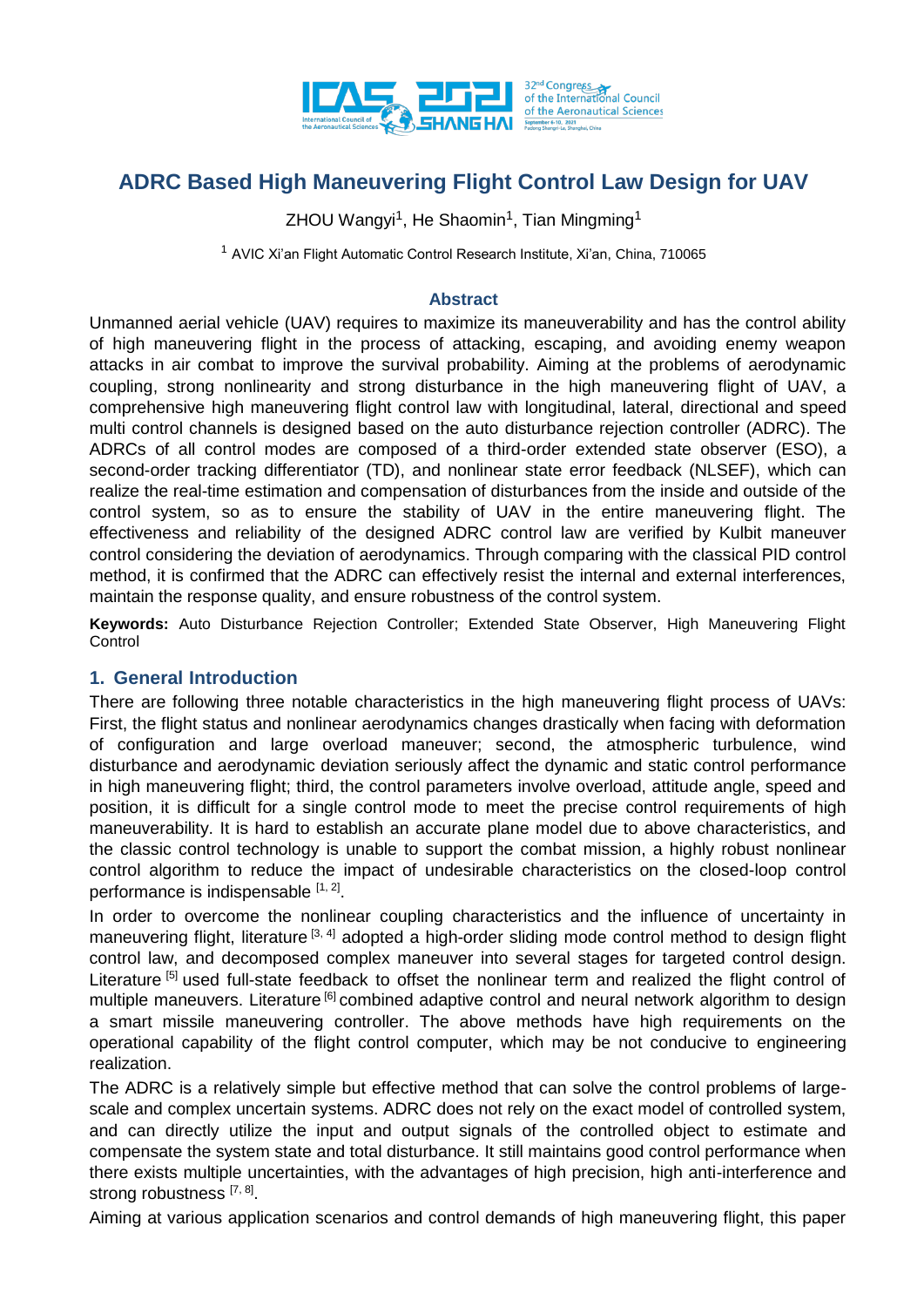designs the control law of all flight modes based on ADRC, and conducts simulations under the disturbance of aerodynamic coefficients and sensor inputs, and finally realizes Kulbit maneuver control. All the simulations verify that the ADRC is suitable for the for high maneuvering flight control under strong nonlinear and disturbing environment.

#### **2. Six degrees of freedom plane model**

The controlled UAV is a conventional layout, with control surfaces of elevator, aileron and rudder. Regardless of the rotation of the earth and the aeroelastic deformation of the UAV, the dynamic equations of aircraft motion can be described by the following twelve first-order differential equations:

$$
\dot{u} = vr - wq - g\sin\theta + \frac{F_x}{m} \tag{1}
$$

$$
\dot{v} = -ur + wp + g\cos\theta\sin\phi + \frac{F_y}{m}
$$
 (2)

$$
\dot{w} = uq - vp + g\cos\theta\cos\phi + \frac{F_z}{m}
$$
\n(3)

$$
\dot{\phi} = p + (r \cos \phi + q \sin \phi) \tan \theta \tag{4}
$$

$$
\dot{\theta} = q\cos\phi - r\sin\phi\tag{5}
$$

$$
\dot{\psi} = \frac{1}{\cos \theta} (r \cos \phi + q \sin \phi) \tag{6}
$$

$$
\dot{p} = (c_1r + c_2p)q + c_3L + c_4N\tag{7}
$$

$$
\dot{q} = c_5 pr - c_6 (p^2 - r^2) q + c_7 M \tag{8}
$$

$$
\dot{r} = (c_8 p - c_2 r)q + c_4 L + c_9 N \tag{9}
$$

$$
\dot{x}_g = u\cos\theta\cos\psi + v(\sin\phi\sin\theta\cos\psi - \cos\phi\sin\psi) + w(\sin\phi\sin\psi + \cos\phi\sin\theta\cos\psi)
$$
(10)

$$
\dot{y}_g = u\cos\theta\sin\psi + v(\sin\phi\sin\theta\sin\psi + \cos\phi\cos\psi) + w(-\sin\phi\cos\psi + \cos\phi\sin\theta\sin\psi)
$$
(11)

$$
\dot{h} = u \sin \theta - v \sin \phi \cos \theta - w \cos \phi \cos \theta \tag{12}
$$

In the formula, 2 1  $(I_y - I_z)I_z - I_{xz}^2$  $c_1 = \frac{(r_y - r_z)r_z}{\sum}$  $, c<sub>2</sub>$  $(I_x - I_y + I_z)I_{xz}$ *c*  $-I_{v}+I_{v}$  $=$ Σ  $c_3 = \frac{I_2}{I_1}$  $c_3 = \frac{1}{\sum_{}}$  $c_4 = \frac{I_{xz}}{\nabla}$  $c_4 = \frac{c_4}{\sum}$  $c_5 = \frac{z - x}{z}$ *y I*  $-I$  $c_5 = \frac{C_5}{I}$  $=\frac{I_z - I_x}{I_x}$ ,  $c_6 = \frac{I_{xz}}{I_x}$ *y I*  $c_6 = \frac{x_6}{I}$ ,

7  $c_7 = \frac{1}{I_{\dots}}$ *y* 2 8  $I_x (I_x - I_y) + I_{xz}^2$ *c*  $=\frac{I_x(I_x-I_y)+}{\sum}$  $, c_9 = \frac{I_x}{I_x}$  $c_9 = \frac{c_9}{\sum}$  $\sum_{n}$   $\sum = I_{x}I_{z} - I_{xz}^{2}$ . Where  $u, v, w$  represents the three-axis speed;

 $\phi$ ,  $\theta$ ,  $\psi$  stands for the roll angle, pitch angle and heading angle;  $p$ ,  $q$ ,  $r$  represents the three-axis angular rate;  $x_g$ ,  $y_g$ ,  $h$  represents the ground displacement;  $F_x$ ,  $F_y$ ,  $F_z$  represents the three-axis force;  $L, M, N$  represents the three-axis torque. The high-maneuvering flight control law is designed based on the above-mentioned nonlinear six degree of freedom plane model.

### **3. Design of High Maneuvering Flight Control Law**

#### 3.1 Principle and structure of ADRC method

Suppose an uncertain object with unknown disturbance as:

$$
x^{(n)} = f(x, \dot{x}, \dots, x^{(n-1)}, t) + w(t) + bu(t)
$$
\n(13)

In the formula,  $f(\cdot)$  is an uncertain function,  $u(t)$  is the input, and  $w(t)$  is the unknown external disturbance term. Select the state variables as  $[x_1, x_2, \dots, x_n]^T = [x, \dot{x}, \dots, x^{(n-1)}]^T$ , and construct the extended state variables, then the extended state equation of the system is expressed as follows: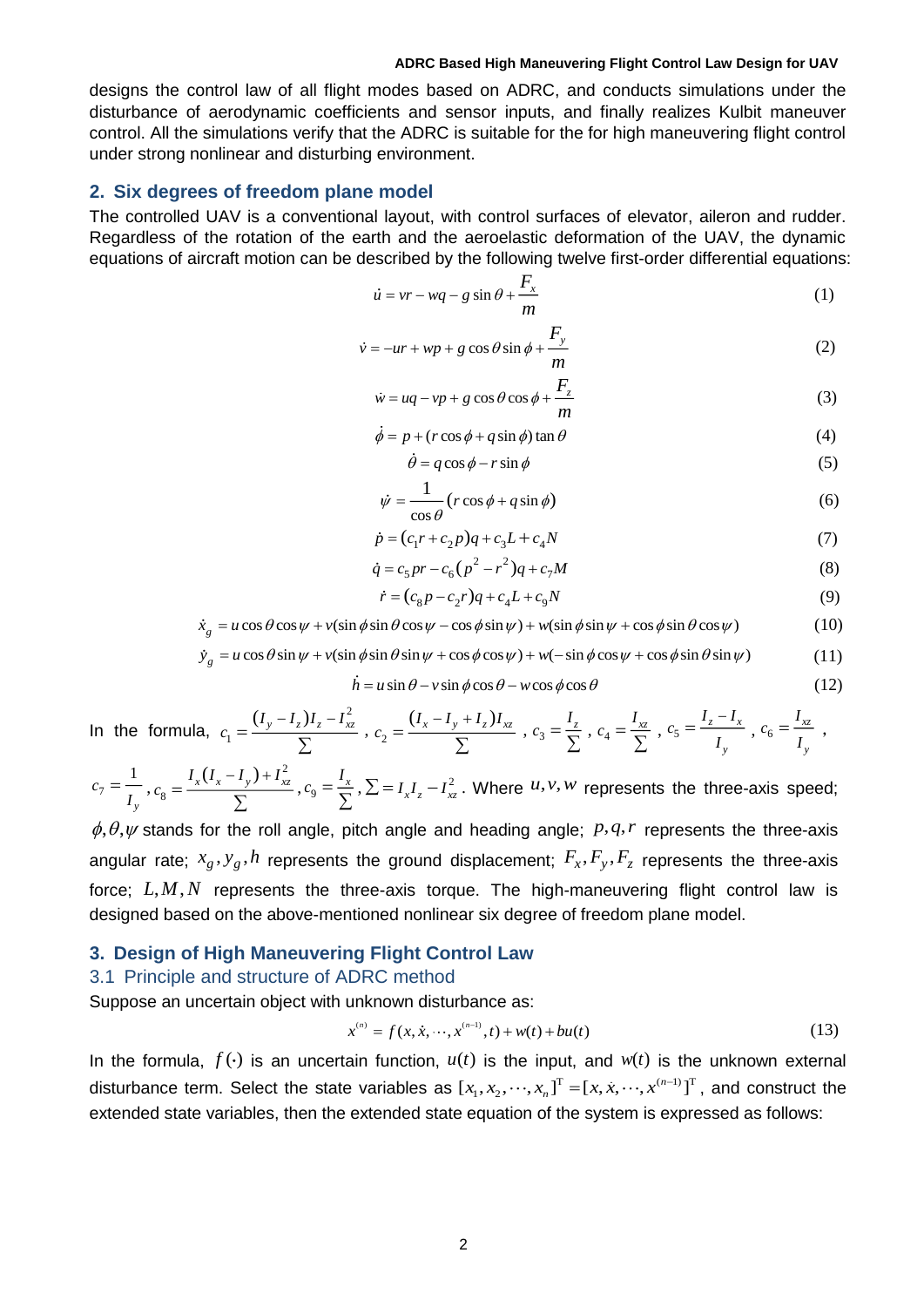$$
\begin{cases}\n\dot{x}_1 = x_2 \\
\vdots \\
\dot{x}_{n-1} = x_n \\
\dot{x}_n = x_{n+1} + bu \\
\dot{x}_{n+1} = \dot{a}(t) \\
y = x_1\n\end{cases}
$$
\n(14)

Construct the extended state observer as:

$$
\begin{cases}\n\dot{z}_1 = z_2 - \beta_1 g_1 (z_1 - y) \\
\vdots \\
\dot{z}_n = z_{n+1} - \beta_n g_n (z_1 - y) + bu \\
\dot{z}_{n+1} = -\beta_{n+1} g_{n+1} (z_1 - y)\n\end{cases}
$$
\n(15)

In the formula,  $\beta_k$  is a constant coefficient;  $g_k$  is a nonlinear function.  $z_{n+1}$  is the feedback control variable, recording as  $u = -z_{n+1}/b_0 + u_0$ , and the system is transformed into integrator-series type, where  $-z_{n+1}/b_0$  is the compensation for the total disturbance of the system, and  $u_0$  is the combination of the nonlinear error signal  $e_1, e_2, \dots, e_n$ .

The second-order tracking differentiator provides the tracking signal  $v_1$  and its differential signal  $v_2$ of the given command signal  $y_c$  , and the structure is denoted as follow:

$$
\begin{cases} \dot{v}_1 = v_2 \\ \dot{v}_2 = -rsat(v_1 - y_c + v_2 |v_2| / (2r), \delta) \end{cases}
$$
 (16)

The expression of the linear saturation function is:

$$
sat(x,\delta) = \begin{cases} sign(x), |x| \ge \delta \\ x/\delta, |x| < \delta \end{cases}
$$
 (17)

The NLSEF combines the tracking signal and its differential signal with the error of the state estimator nonlinearly, in the form:

$$
u_{0} = \sum_{i=1}^{n} K_{i} fal(e_{i}, \alpha_{i}, \delta_{i})
$$
\n(18)

**Where** 

$$
fal(e, \alpha, \delta) = \begin{cases} |e|^{\alpha} \operatorname{sign}(e), |e| \ge \delta \\ e / \delta^{1-\alpha}, & |e| < \delta \end{cases}
$$
 (19)

After adding the compensation to the total disturbance, the control input of the controlled object is generated as  $u(k) = u_0 - z_3(k) / b_0$ .

The structure of the second-order ADRC applied in this article is shown in Figure 1, consisting of the TD, NLSEF and ESO mentioned above.



Figure 1 – Structure diagram of second-order ADRC.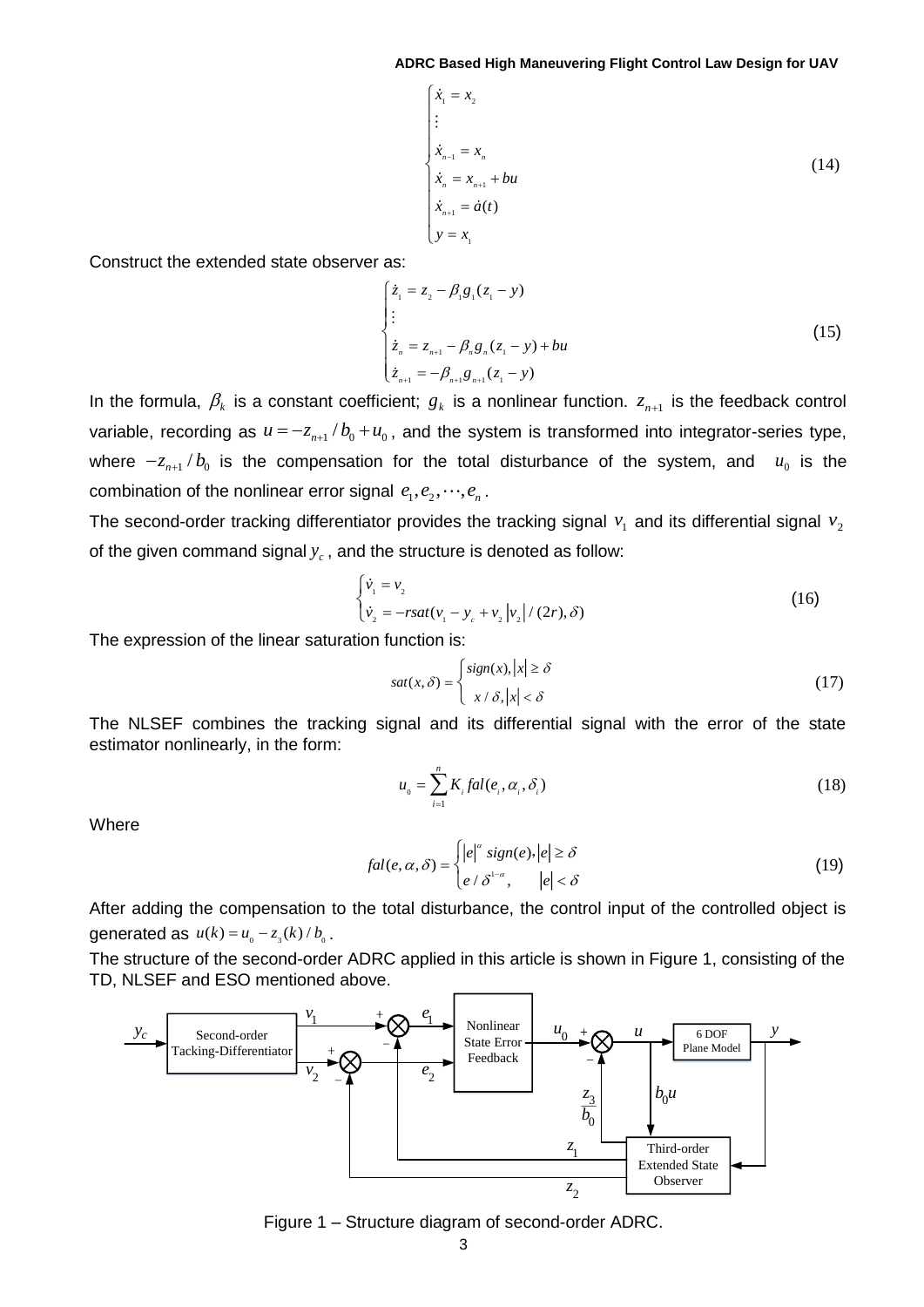### 3.2 ADRC design of longitudinal, lateral, directional and speed control channels

Maneuver can be regarded as an orderly execution process of a set of instructions. A series of standard maneuvers are formed according to tactical decisions, which are further decomposed to form the underlying requirements for the control law. Combined with the application characteristics of the ADRC algorithm, the longitudinal, lateral, directional and speed control channels are designed based on the nonlinear six degree of freedom plane model. The nonlinear dynamics of the UAV is divided into the fast inner-loop variables and the slow outer-loop variables. The multichannel control structure with inner and outer loop integrated based on ADRC is shown in Figure 2. All control modes are designed on the basis of the second-order ADRC controller described in the previous section. The inner loop of the longitudinal channel is the normal acceleration control mode, which sequentially nests the pitch angle hold mode, vertical speed control mode and altitude hold mode. The inner loop of lateral and directional channel is roll angle rate control mode, and the outer loop is roll angle hold mode and heading angle hold mode successively. Sideslip angle and yaw rate feedback are introduced to enhance the lateral and directional stability. The speed control mode is a closed-loop control with indicated airspeed command as input and throttle percentage as output. Taking the coupling and nonlinearity of each channel and the external disturbances as the total disturbances of the system model, the ADRC can estimate and compensate these perturbations in real time to realize the decoupling design of each control channel.



Figure 2 – Structure diagram of control modes for longitudinal, lateral, directional and speed channels. In ESO, the nonlinear coefficient is related to the bandwidth  $\omega$ ,  $\beta_1 = 3\omega, \beta_2 = 3\omega^2, \beta_2 = \omega^3$ . The bandwidth of inner loop control mode is taken as 5. The bandwidth of the outer loop control mode is taken as 0.5, which is much smaller than the inner loop.  $b_{\scriptscriptstyle 0}$  is the only parameter concerned with the controlled object, which plays an important role in the performance of ADRC, and can be adjusted adaptively according to flight status and disturbing situation. The parameters of the TD are related to the tracking speed and noise filtering effect. The coefficients of NLSEF are related to the requirement of system response speed.

### **4. Simulation verification**

Based on the nonlinear six degree of freedom plane model and the designed controller, a simulation model is established to verify the feasibility and practicability of the ADRC algorithm applied to high maneuvering flight control from the following three aspects.

### 4.1 Simulation of Comparison between ADRC and PID algorithm

The flight condition of the simulation is set at 3000m in altitude and 0.4 in Mach number. The normal acceleration control command for the longitudinal inner loop is a 4G step command, and the roll angle rate control command for the lateral and directional inner loop is a 100°/s step command. Compare the inner loop control effect of ADRC and PID algorithm: First, design the inner loop controller based on PID so that the response of PID control is as consistent as possible with ADRC control under the same flight condition and control instructions without any disturbances, shown in Figure 3(a) and Figure 4(a); then, set the aerodynamic coefficients Fx, Fy, Fz and aerodynamic moment coefficients Mx, My, Mz as random white noise distribution, and the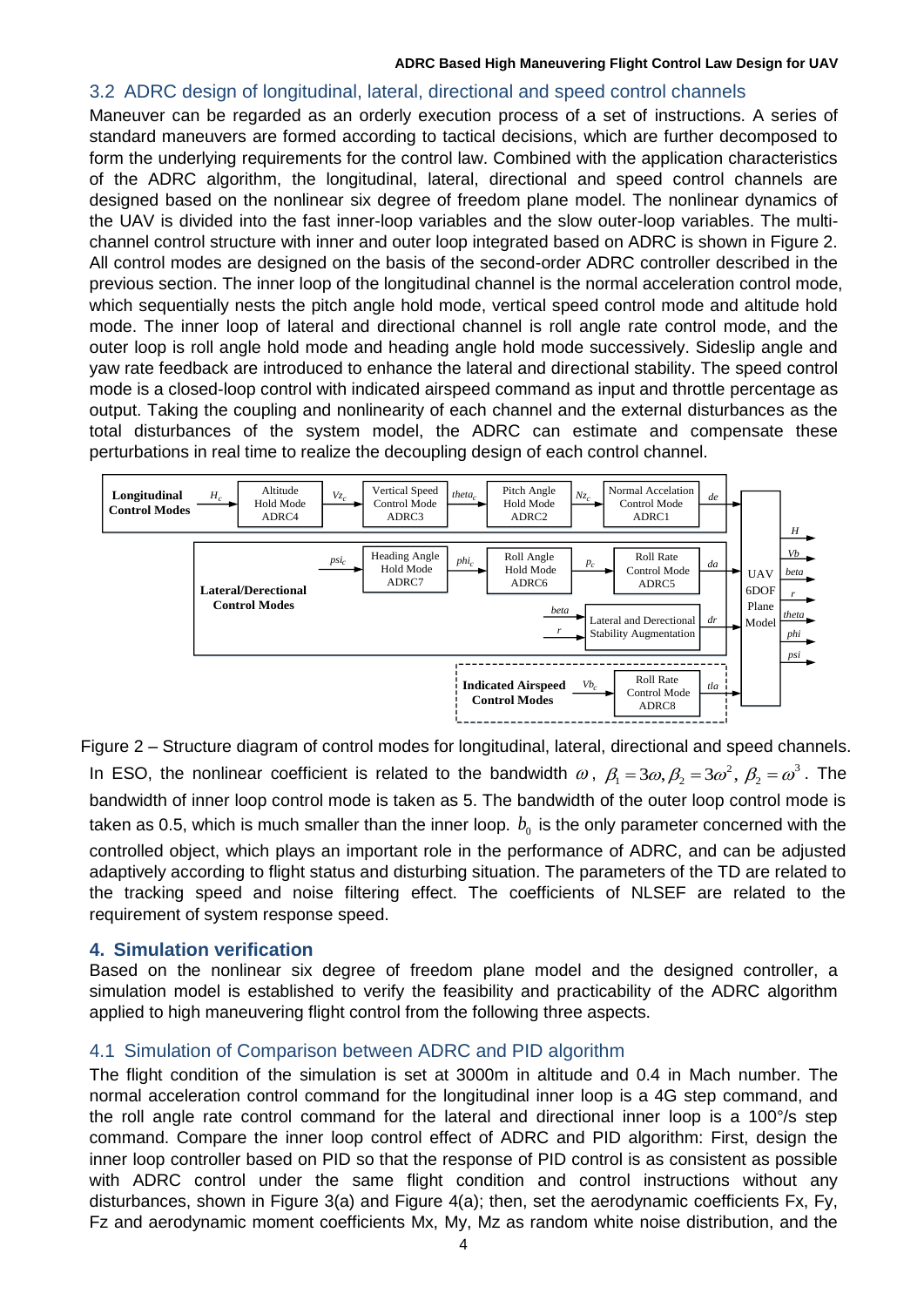maximum deviation of disturbance is 30% of the baseline value. Step instructions are given to the normal acceleration and roll angle rate control modes respectively, the simulation results are displayed in Figure 3(b) and Figure 4(b); finally, the normal overload sensor and roll angle rate sensor are set as the random white noise distribution, and the maximum deviation of disturbance is 15% of the reference value. After instructing step commands, the simulation results are demonstrated in Figure 3(c) and Figure 4(c). It can be seen from the figures that when random disturbances are added, the normal acceleration and roll angle rate still fluctuate after the responses reach to steady state, and even high-frequency oscillation occurs considering the sensor disturbance under PID control. However, the response curves under ADRC control are stable and without steady-state error. With the random disturbance of the sensor, the transient response performance of the roll angle rate controlled by ADRC is also significantly better than PID control, and its the rise time is basically the same as that without disturbance. Compared with the traditional PID algorithm, it concludes that ADRC algorithm possesses filtering characteristics and remarkable anti-interference ability against disturbances from the inner aerodynamic coefficients and the outer sensors of the control system.



random disturbance and a random disturbance



Figure 3 – ARDC and PID comparison of normal acceleration control mode.





#### 4.2 Simulation of ADRC control modes in different flight conditions

In order to verify that all control modes designed based on the ADRC have a good control effect in the flight envelope, a total of 12 flight conditions as shown in Table 1 are selected for simulation.

| Flight condition | Altitude/m | Mach number |
|------------------|------------|-------------|
|                  | 1000       | 0.2         |
| 2                | 1000       | 0.4         |
| 3                | 1000       | 0.6         |
|                  | 2000       | 0.2         |
| 5                | 2000       | 0.4         |
|                  | 2000       | 0.7         |
|                  | 4000       | 0.4         |
| 8                | 4000       | 0.6         |

| Table 1 – Twelve flight conditions selected for simulation of ADRC control modes. |
|-----------------------------------------------------------------------------------|
|                                                                                   |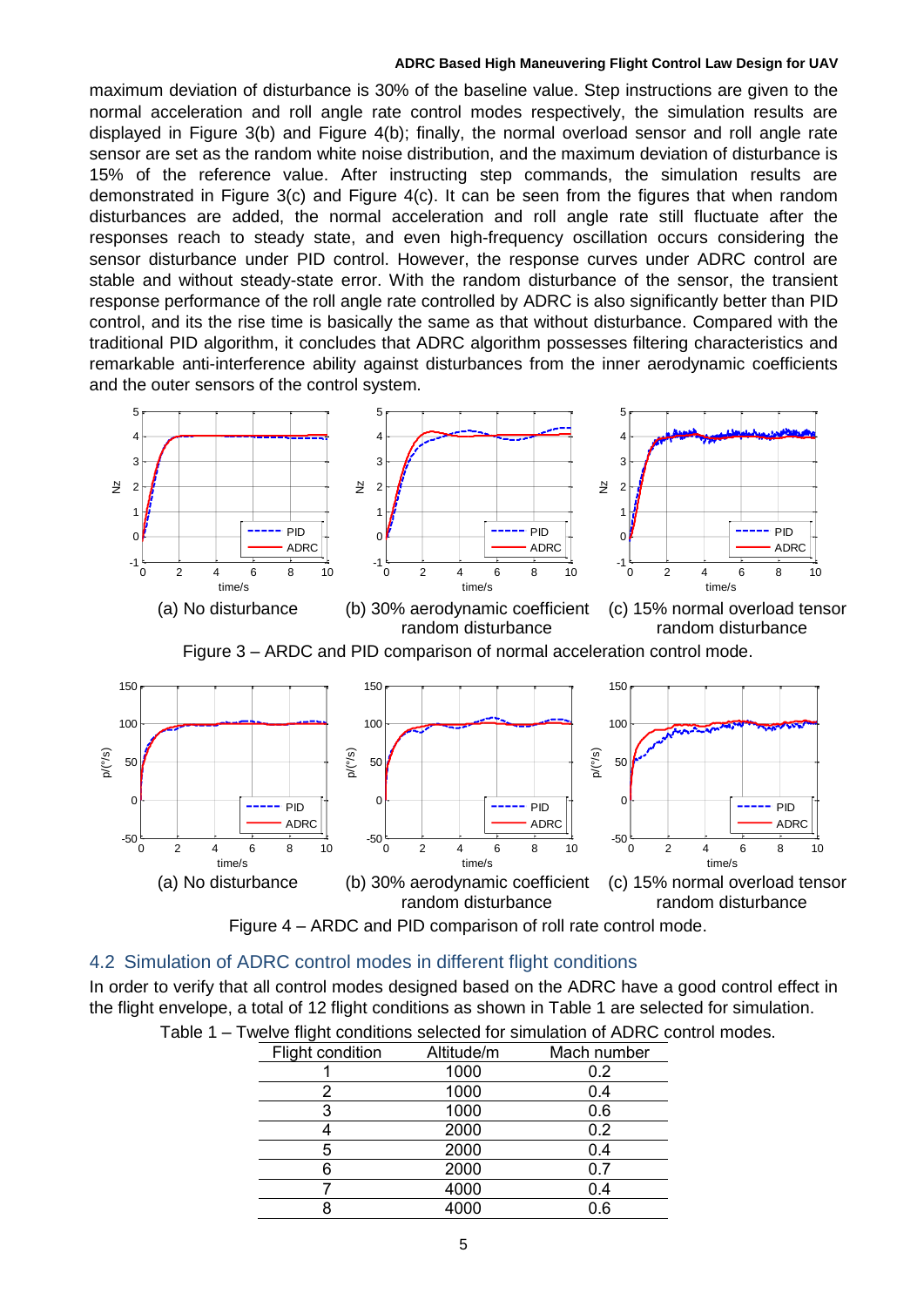|                | 4000 | 0.8 |
|----------------|------|-----|
| 10             | 6000 | 0.6 |
| 44             | 6000 |     |
| $\overline{1}$ | 6000 | ი 9 |

Based on the plane trim values of the 12 flight conditions, incremental step commands are instructed to the eight designed control modes respectively. For simulations of longitudinal control modes, set 7g normal acceleration, 10° pitch angle, 10m/s vertical speed, and 100m altitude incremental commands in sequence. The roll angle remains at 0° and the indicated speed remains<br>at the current trim value simultaneously. For simulation lateral and directional control modes, set at the current trim value simultaneously. For simulation lateral and directional control modes, set the 100°/s roll angle rate, 60° roll angle, and 10° heading angle incremental commands sequentially. At the same time, the altitude and the indicated speed are controlled to the current trim values. For simulation of speed control mode, set the 10m/s indicated speed incremental command, and the altitude maintains at the current trim value, and the roll angle keeps at  $0^\circ$ . From command, and the altitude maintains at the current trim value, and the roll angle keeps at 0°. From<br>the simulation curves shown in Figure 5, it is proved that all control modes have excellent dynamic<br>characteristics in dif characteristics in different flight states, and the steady-state values are basically within 5% error range, indicating that the designed control law has favorable robustness. The rise time of the normal acceleration and the roll angle rate control modes is about 1s, which can quickly track and respond to control commands in order to meet the agility performance of high maneuvering flight.  $\mathcal{L}$ partemanas of bigh monouus t(s) In different flight states, and the steady<br>in different flight states, and the steady  $\overline{a}$  and  $\overline{a}$  and  $\overline{a}$  and  $\overline{a}$  $\frac{1}{2}$   $\frac{1}{2}$   $\frac{1}{2}$   $\frac{1}{2}$   $\frac{1}{2}$   $\frac{1}{2}$   $\frac{1}{2}$   $\frac{1}{2}$   $\frac{1}{2}$   $\frac{1}{2}$   $\frac{1}{2}$   $\frac{1}{2}$   $\frac{1}{2}$   $\frac{1}{2}$   $\frac{1}{2}$   $\frac{1}{2}$   $\frac{1}{2}$   $\frac{1}{2}$   $\frac{1}{2}$   $\frac{1}{2}$   $\frac{1}{2}$   $\frac{1}{2}$   $\mathbf{u}$  s 0 2 4 6 8 10  $\cdot$ s,



Figure 5 - Simulations of designed ARDC control modes in different flight conditions.

## 4.3 Simulation of Kulbit Maneuver control

The Kulbit Maneuver is a quite lethal defensive maneuver, which can make the UAV suddenly change the direction of flight to attack the enemy aircraft in the tail. Based on the ADRC method,  $n \in \mathbb{R}$ f Kulbit Maneuver control<br>iver is a quite lethal defensive maneuver, which can make the UAV sure maneuver, which can make the UAV su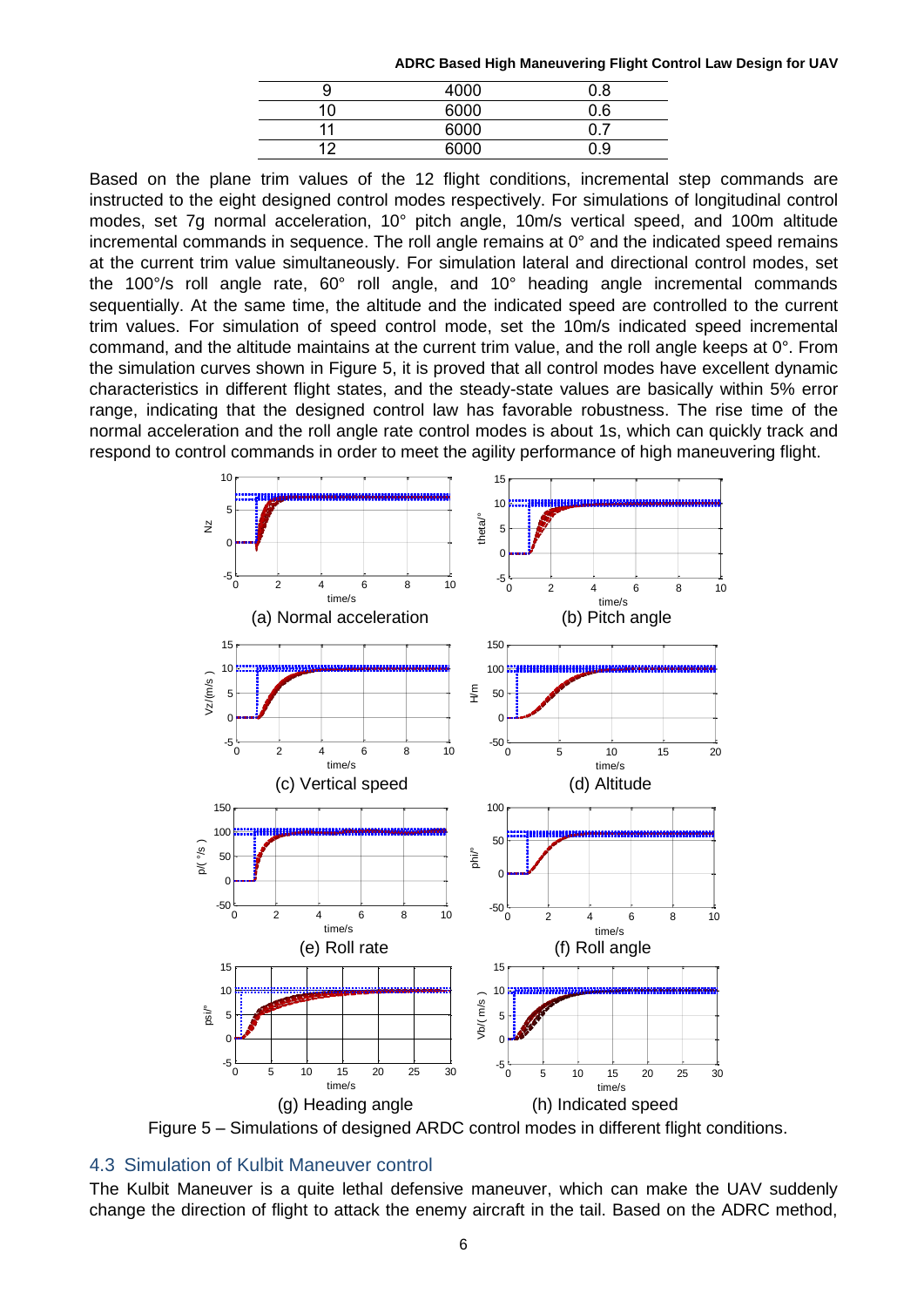the simulation of Kulbit Maneuver control is established. Combining the demands for the guidance law, the corresponding altitude command, normal acceleration command, pitch angle command, and indicated speed command are given at different stages of the Kulbit Maneuver. The initial state of the UAV is chosen at the 3000m altitude and 0.7 Mach number, and the radius of Kulbit Maneuver is 600m. The combination of aerodynamic coefficients and aircraft mass is deviated by 10% from the reference values to simulate the inaccuracy of the plane model in real flight. The trajectory of the Kulbit maneuver is displayed in Figure 6, and flight state variables during the maneuver is shown in Figure 7. In the condition of disturbing effects, the deviation of completion time is controlled within 1s, the deviation of the angle of attack is less than 1.6°, and the overall height difference of the maneuver is controlled within 20m compared with the simulations of baseline plane model, which verifies that ADRC can estimate and compensate the uncertainty of the control system caused by aerodynamic and mass perturbation, and track the control command quickly and accurately, ensure the strong robustness of control system.



Figure 6 – The three-dimensional trajectory of the Kulbit maneuver simulation



# **5. Conclusion**

Figure 7 – The flight state variables of the Kulbit maneuver simulation<br>
n<br>
conventional layout UAV is chosen as the research object. Based or<br>
ne high maneuvering flight control laws based on ADRC for longit In this paper, a conventional layout UAV is chosen as the research object. Based on the nonlinear plane model, the high maneuvering flight control laws based on ADRC for longitudinal, lateral, directional and speed control modes are designed. The ADRC control law design does not require an accurate model of the controlled object, and can estimate and compensate for internal and Figure<br>Conclusion<br>this paper, a conver<br>ine model, the high AV IS CHUSEIT AS THE TESEATUL UDJ naneuver simulation<br>ch object. Based on<br>on ADRC for longitu poper a conventional loveut LLAN **Conclusion**<br>this paper, a conver<br>ne model, the high<br>ectional and speed<br>escurate model of are designed. The ADRC of t UAV is chosen as<br>ng flight control la<br>es are designed. Tl trol law design does not regu ch object. Based on<br>in ADRC for longiture<br>ond components fo